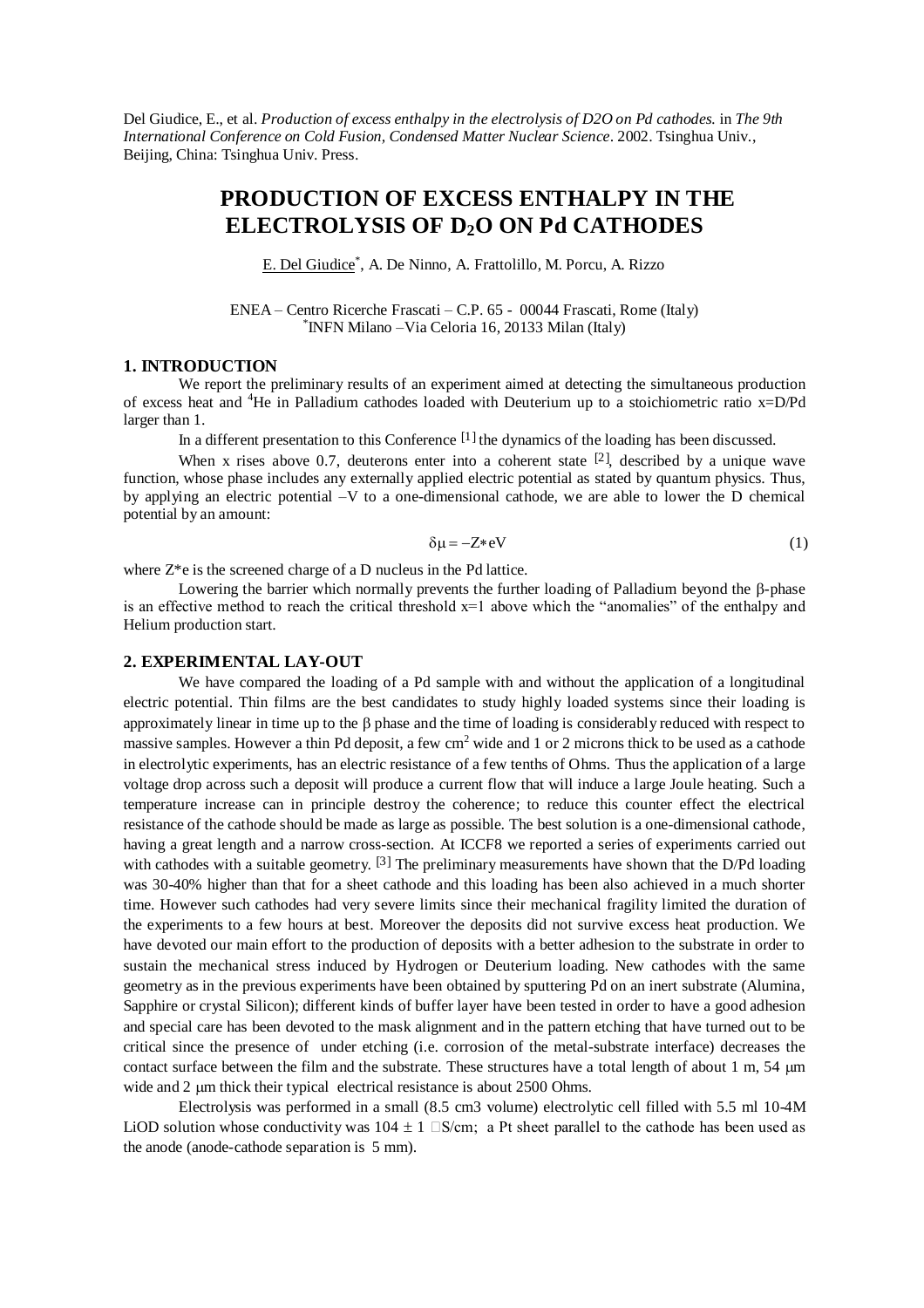The Hydrogen (Deuterium) loading is estimated by measuring the ratio of the electrical resistances R/R0 (where R0 is the resistance of the empty palladium matrix) which is a known function of the loading, valid for an homogeneously loaded sample. However it is quite difficult to measure the cathode resistance independently of interference by the electrolytic current. Actually, part of the cell current flows into the cathode and eventually adds up (with its sign) to the current used to measure the resistance. An AC measurement by a lock-in amplifier can be used when the cathode resistance is in the range of hundreds Ohms which is the maximum load that a wave generator can withstand. In order to perform a DC measurement, independently of the load, a switch that excludes the electrolytic current during the DC resistance measurement must be used.

The cell voltage does not drop to zero sharply when the switch is opened. If the switching time is short enough (180 ms in our case), the cell voltage is not allowed to decrease below the thermoneutral potential (1.54 V), so that the loading process is not interrupted. During such a time a DC current is allowed to flow into the cathode to measure the resistance (see fig.1).

The electrolytic current itself produces the voltage drop along the cathode and allows the sudden decrease of the Pd/D chemical potential as soon as the system undergoes a spontaneous (without any change in the electrical parameters)  $\tilde{\Box} \Box$  phase transition due to the threshold achievement as in fig.2. The effect is also induced by increasing the current and thus the potential over a threshold value, driving the system to the transition.



Fig.1 a) Residual voltage between electrodes during the measurement of the resistance R; b) voltage across the cathode in the same period.



Fig. 2 Cell current I<sub>cell</sub>, voltage across the cathode, V<sub>cathode</sub>, and normalized resistance R/R<sub>0</sub> vs time. The I<sub>cell</sub> and the related V<sub>cathode</sub> increase induce a sudden drop in  $R/R_0$  corresponding to an increase of loading from x=0.7 to x > 1 within a few seconds.

Obviously, an increase in the cell current produces a linear increase of  $V_{\text{cathode}}$  but such current densities (20 to 100 mA/cm<sup>2</sup>) are not effective in obtaining similar results on plates or massive depositions in such a short time.

It is worthwhile to note that films suitably realized can show a very satisfactory behaviour in terms of adhesion to the substrate during several cycles of loading and de-loading. We did not observe detachment from the substrate or breaking of the cathode structure even after many cycles. We have checked the Pd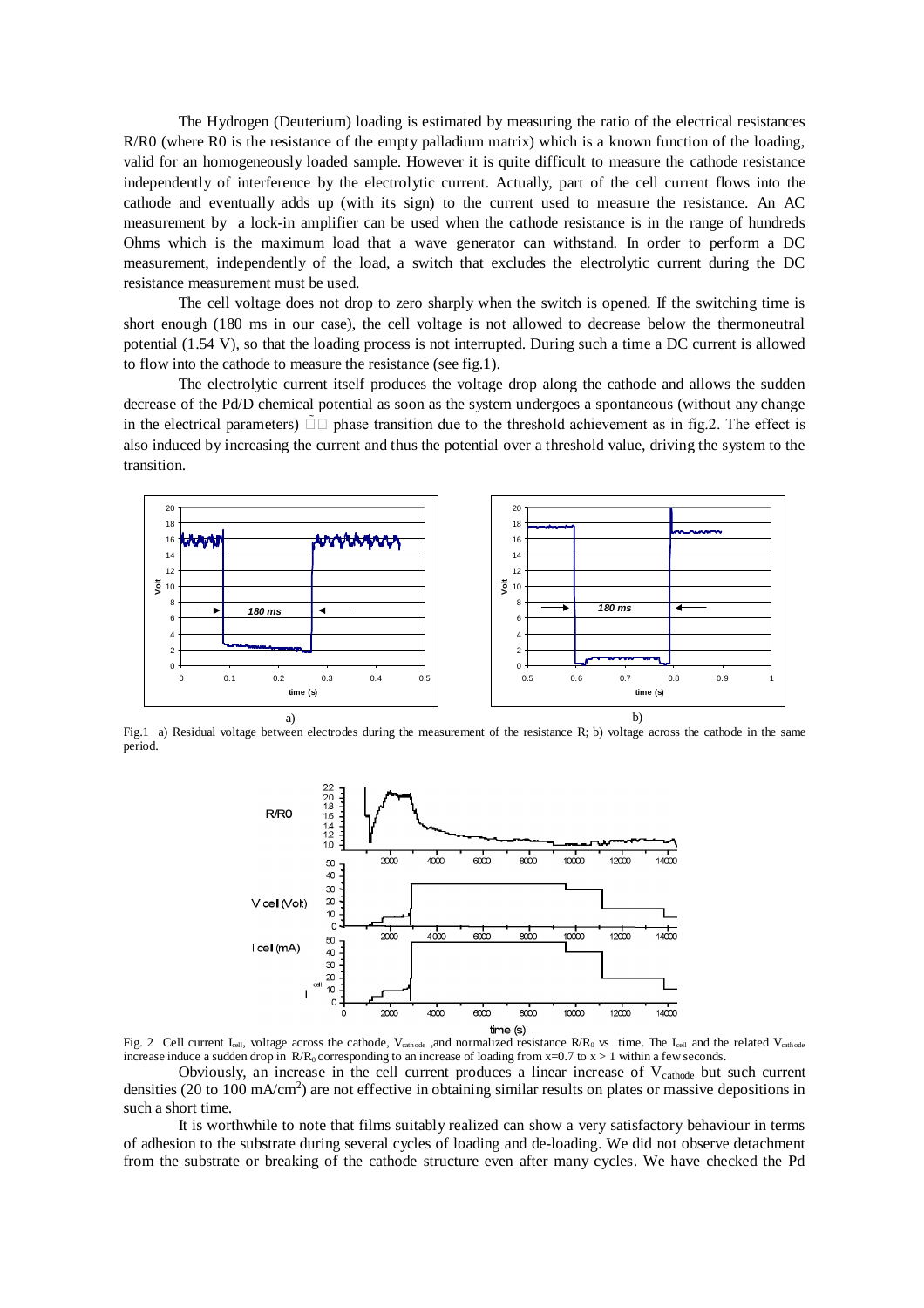lattice structural parameters after several cycles and we have found that even if the lattice parameter and the crystallite size do not change significantly, the micro strain shows that an average plastic deformation has occurred to the Pd bulk (see table I).

|                              | As received              | After cycles         |
|------------------------------|--------------------------|----------------------|
| Lattice Parameter $(\AA)$    | $3.8805 \pm 0.0025$      | $3.8826 \pm 0.00024$ |
| Crystallite size $(\hat{A})$ | $357 \pm 78$             | $367 \pm 26$         |
| Micro strain                 | $9.253 E-4 \pm 3.76 E-5$ | 4.8 E-3 $\pm$ 2E-3   |

# **3. CALORIMETRY OF COHERENT NUCLEAR REACTIONS**

Calorimetry of nuclear reactions in vacuo is usually done by stopping all the nuclear fragments and measuring the energy released to the stopping medium. In the case of nuclear reactions in condensed matter the heat released in the material (i.e. into the Pd cathode) is only a fraction of the total amount of the energy produced. Because of the high temperature and erratically fluctuating reactions an important amount of energy is emitted in form of IR radiation and can thermalize far from the cathode thereby escaping calorimetric detection. The most reliable calorimetry is then reached by collecting all the reaction products, here <sup>4</sup>He atoms. Local measurement of heat can therefore only give a lower bound of the energy produced or in the limit simply serve as a watchdog of the reaction.

Our experiment has been designed to allow both heat and <sup>4</sup>He measurement on line so allowing us to have a qualitative and quantitative comparison between the data. In a further paper submitted to this Conference<sup>[4]</sup> the details of <sup>4</sup>He measurement that is now being implemented are discussed.

Gases evolving from the cell, after being thoroughly purified of all the non-noble species, are analysed so that we get the fraction of the noble gases (He, Ar, Ne) present in the specimen. It is thus possible to gain a calibration in terms of the natural relative abundances in the atmosphere; in terms of this calibration we can get a baseline for <sup>4</sup>He, measurements of <sup>4</sup>He above this baseline must be attributed to a source within the cell .

Excess heat has been measured using a commercial Peltier element in good thermal contact with the cathode substrate. A linear relation can be found between the power dissipated into the cell and the voltage displayed by the Peltier element.

The overall outcome of the experiments so far now is the following :

- 1. Excess heat appears rapidly when R/R0  $\leq$  1.4, namely when  $x \geq 1$  (within the time constant of the calorimeter 160 sec);
- 2. in all the experiments the heat measured by the calorimeter is at the level of about 20 mW, corresponding to an unitary rate of 0.2 kW/cm3 (see fig.3);
- 3. in one experiment a section of the cathode (corresponding to the section with the most negative potential and, thus, with the highest loading according to the Preparata effect) suddenly melted, in spite of the calorimetric measurement of an excess of only 20 mW. The molten section accounted for the 5% of the total volume (see fig.4). One could hardly observe the melting of the stripe unless the system is driven from nucleate to film boiling.<sup>[7]</sup> Taking the conventional view that this transition occurs at 60 W/cm2 this would require in our case a specific excess energy of 600 KW/cm3. Since the heat of melting of Pd is 17.66 KJoule/mole the time required for melting at the above rate of excess power production is about 3 ms in agreement with the observed phenomenology.

This last result suggests that our thermal calorimetry is unable to detect the production of excess heat above a quite low level.

A possible interpretation is that when the rate of fusion increases , the instantaneous temperature of the "hot spots" reaches the level where the bulk of the dissipated heat escapes through the Stefan-Boltzmann radiation channel. The amount of the energy irradiated away is proportional to  $T<sup>4</sup>$ , whereas the peak energy, when  $T < 1900^\circ K$ , is in the infrared region of the spectrum. Since the volume of our cells is very small, the Peltier sensor occupies only a fraction of the full solid angle and the cell walls are quite transparent to the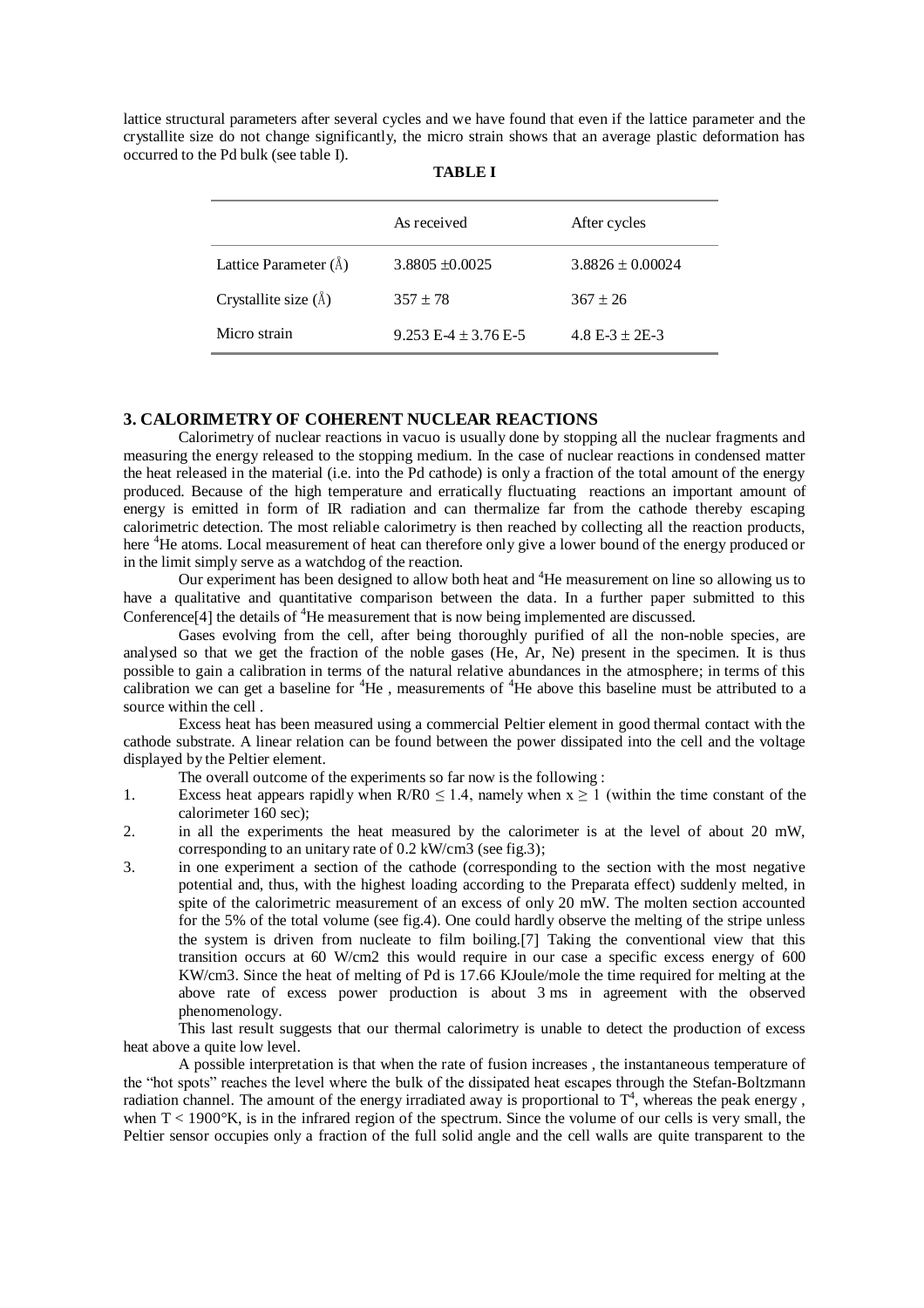radiation. It is therefore conceivable that, at high T, a large fraction of the irradiated heat is lost, whereas on the contrary the thermodynamics of melting provide more reliable estimates.

Further missing parts of the missing energy are the fractions invested into possible nuclear transmutations or in the production of X rays.



Fig.3 As soonas the threshold  $x=1$  ( $R/R_0 = 1.4$ ) is reached a tiny but clear excess heat appears.



Fig.4 Section of a cathode burned during electrolysis. During the event the  $I_{cell}$  was 4 mA and V<sub>cathode</sub> was 30 Volt (supplied by an added generator), the extended damage is seen in several separated subsections so that the melting cannot be attributed to Joule heating

### **4. CONCLUSIONS**

The Preparata effect is a very efficient and reproducible mechanism to obtain a 30%-40% gain in D loading. The existence of this effect proves that D nuclei in the Pd lattice are in a coherent state. The effect is easily obtained through the voltage drop across the one-dimensional cathode induced by the electrolytic current. The most suitable geometry of the cathode to give good control of the parameters ( $V_{\text{cathode}}$ , loading ratio, excess heat) during the experiment is the "bustrophedic" pattern on a thin film. Pd thin films show, however, a very high mechanical instability during Hydrogen or Deuterium loading because of the elongation of the lattice parameter. To solve this problem it is necessary to find an appropriate buffer layer between Pd and the substrate and to obtain a sharp profile of the pattern. We have found that thin deposits on Alumina are able to sustain several load-deload cycles and very high loadings  $(x > 1)$  have always been obtained.